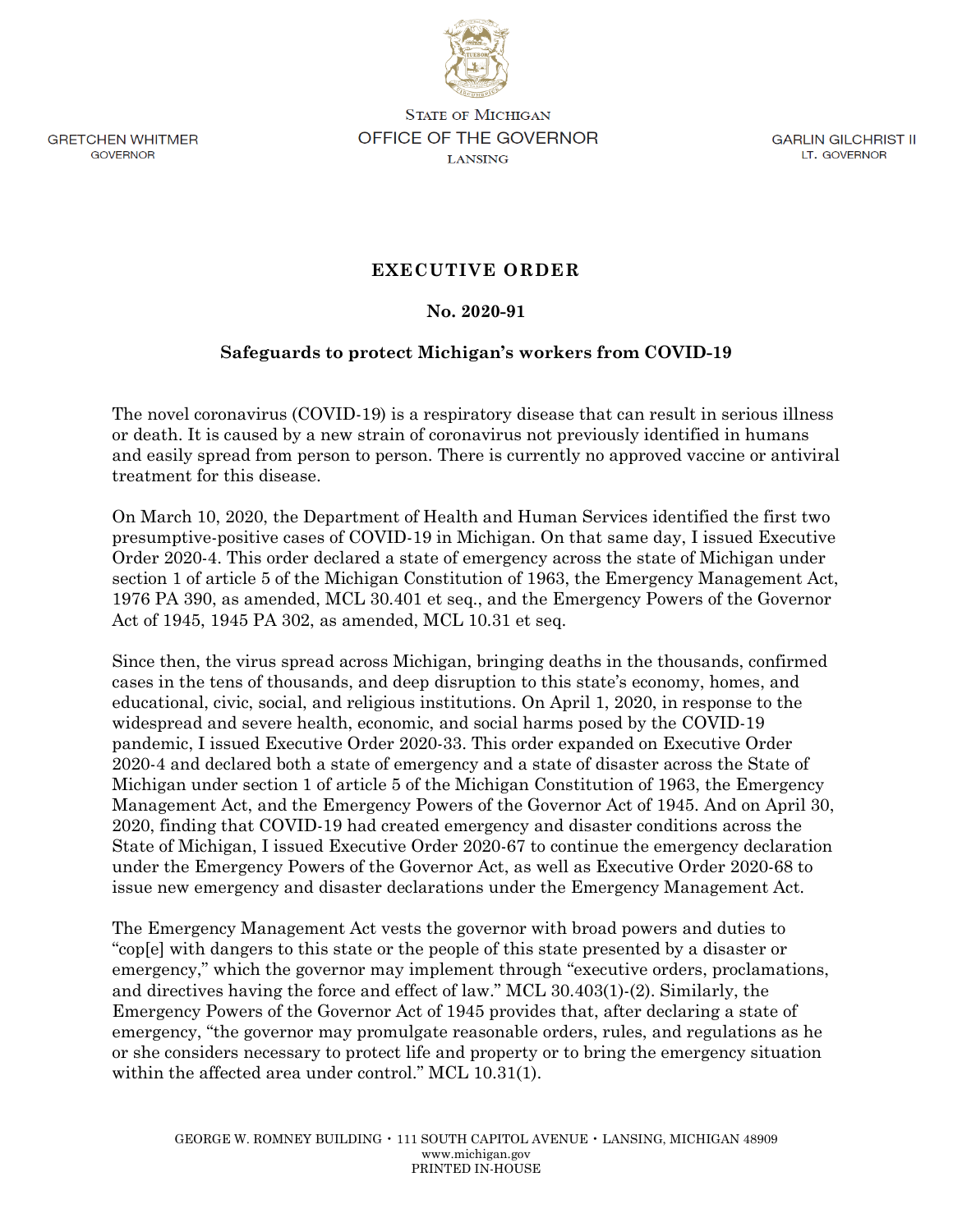To suppress the spread of COVID-19, to prevent the state's health care system from being overwhelmed, to allow time for the production of critical test kits, ventilators, and personal protective equipment, to establish the public health infrastructure necessary to contain the spread of infection, and to avoid needless deaths, it is reasonable and necessary to direct residents to remain at home or in their place of residence to the maximum extent feasible. To that end, on March 23, 2020, I issued Executive Order 2020-21, ordering all people in Michigan to stay home and stay safe. In Executive Orders 2020-42, 2020-59, 2020-70, and 2020-77, I extended that initial order, modifying its scope as needed and appropriate to match the ever-changing circumstances presented by this pandemic.

The measures put in place by these executive orders have been effective: the number of new confirmed cases each day has started to drop. Although the virus remains aggressive and persistent—on May 17, 2020, Michigan reported 51,142 confirmed cases and 4,891 deaths the strain on our health care system has begun to relent, even as our testing capacity has increased. We have now begun the process of gradually resuming in-person work and activities that were temporarily suspended under my prior orders. In so doing, however, we must move with care, patience, and vigilance, recognizing the grave harm that this virus continues to inflict on our state and how quickly our progress in suppressing it can be undone.

In particular, businesses must do their part to protect their employees, their patrons, and their communities. Many businesses have already done so by implementing robust safeguards to prevent viral transmission. But we can and must do more: no one should feel unsafe at work. With this order, I am creating an enforceable set of workplace standards that apply to all businesses across the state. These standards will have the force and effect of agency rules and will be vigorously enforced by the agencies that oversee compliance with other health-and-safety rules. Any failure to abide by the rules will also constitute a failure to provide a workplace that is free from recognized hazards within the meaning of the Michigan Occupational Safety and Health Act, MCL 408.1011.

Acting under the Michigan Constitution of 1963 and Michigan law, I order the following:

- 1. All businesses or operations that are permitted to require their employees to leave the homes or residences for work under Executive Order 2020-92, and any order that follows it, must, at a minimum:
	- (a) Develop a COVID-19 preparedness and response plan, consistent with recommendations in Guidance on Preparing Workplaces for COVID-19, developed by the Occupational Health and Safety Administration and available [here.](https://www.osha.gov/Publications/OSHA3990.pdf) By June 1, 2020, or within two weeks of resuming in-person activities, whichever is later, a business's or operation's plan must be made readily available to employees, labor unions, and customers, whether via website, internal network, or by hard copy.
	- (b) Designate one or more worksite supervisors to implement, monitor, and report on the COVID-19 control strategies developed under subsection (a). The supervisor must remain on-site at all times when employees are present on site. An on-site employee may be designated to perform the supervisory role.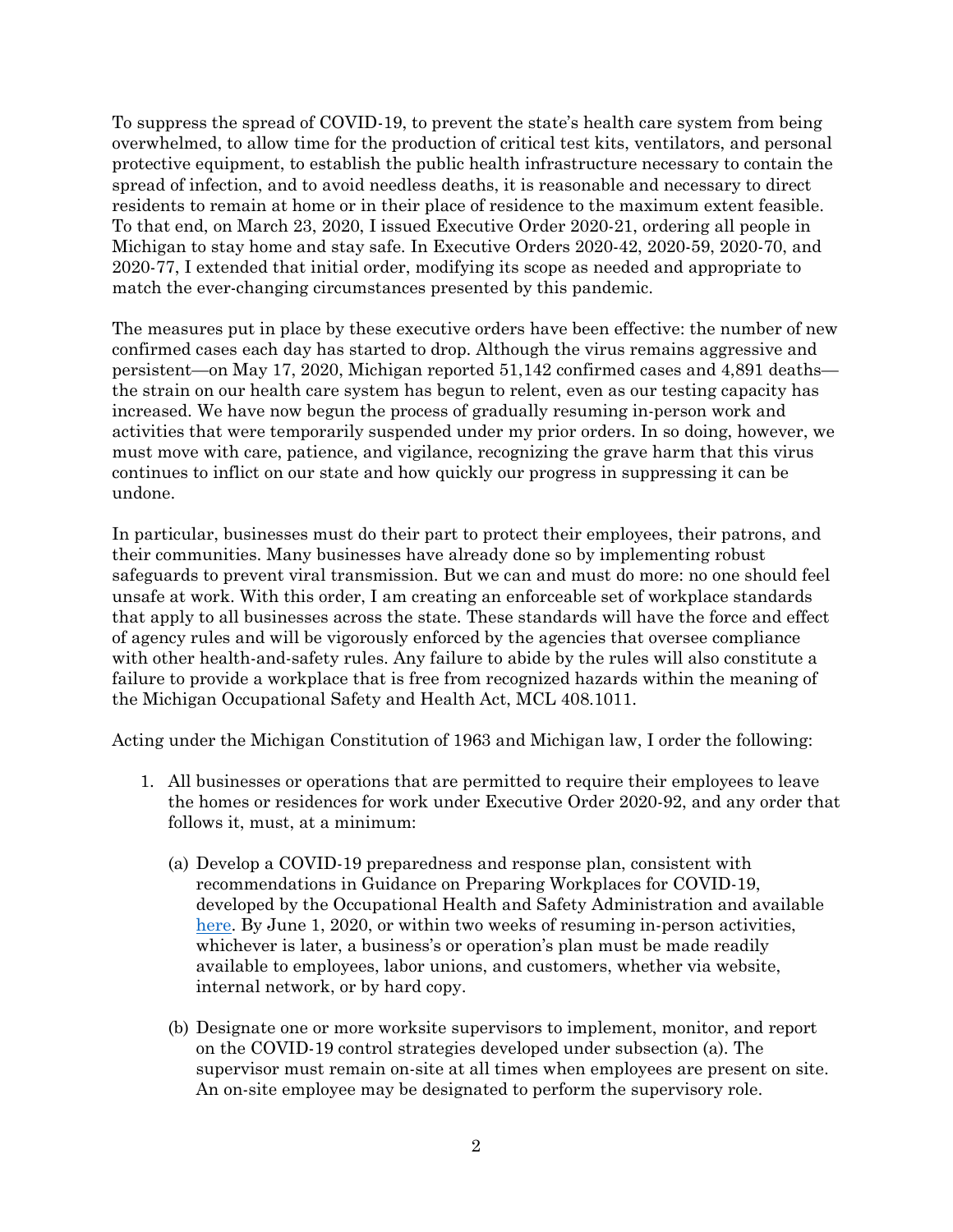- (c) Provide COVID-19 training to employees that covers, at a minimum:
	- (1) Workplace infection-control practices.
	- (2) The proper use of personal protective equipment.
	- (3) Steps the employee must take to notify the business or operation of any symptoms of COVID-19 or a suspected or confirmed diagnosis of COVID-19.
	- (4) How to report unsafe working conditions.
- (d) Conduct a daily entry self-screening protocol for all employees or contractors entering the workplace, including, at a minimum, a questionnaire covering symptoms and suspected or confirmed exposure to people with possible COVID-19.
- (e) Keep everyone on the worksite premises at least six feet from one another to the maximum extent possible, including through the use of ground markings, signs, and physical barriers, as appropriate to the worksite.
- (f) Provide non-medical grade face coverings to their employees, with supplies of N95 masks and surgical masks reserved, for now, for health care professionals, first responders (e.g., police officers, fire fighters, paramedics), and other critical workers.
- (g) Require face coverings to be worn when employees cannot consistently maintain six feet of separation from other individuals in the workplace, and consider face shields when employees cannot consistently maintain three feet of separation from other individuals in the workplace.
- (h) Increase facility cleaning and disinfection to limit exposure to COVID-19, especially on high-touch surfaces (e.g., door handles), paying special attention to parts, products, and shared equipment (e.g., tools, machinery, vehicles).
- (i) Adopt protocols to clean and disinfect the facility in the event of a positive COVID-19 case in the workplace.
- (j) Make cleaning supplies available to employees upon entry and at the worksite and provide time for employees to wash hands frequently or to use hand sanitizer.
- (k) When an employee is identified with a confirmed case of COVID-19, within 24 hours, notify both:
	- (1) The local public health department, and
	- (2) Any co-workers, contractors, or suppliers who may have come into contact with the person with a confirmed case of COVID-19.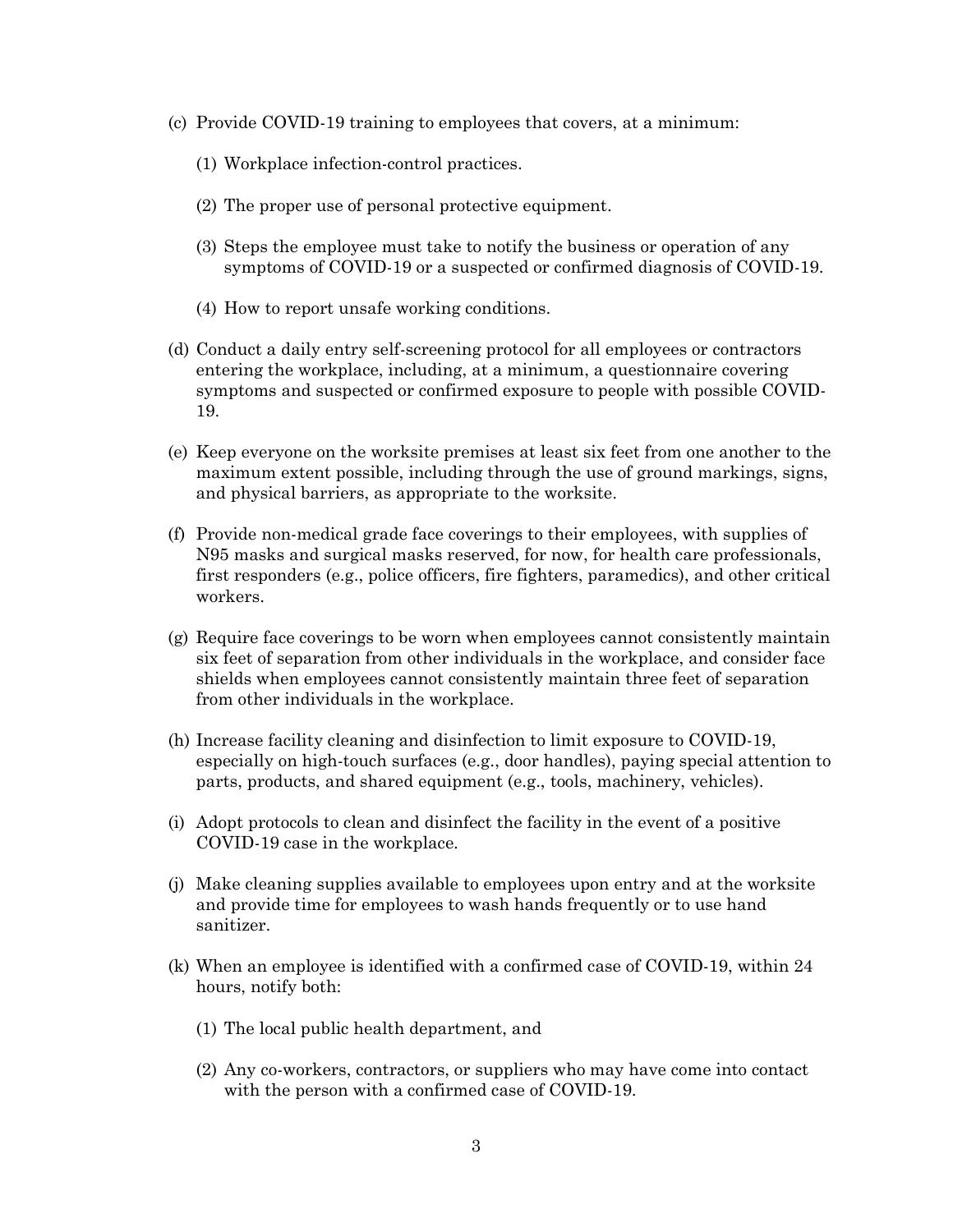- (l) Follow Executive Order 2020-36, and any executive orders that follow it, that prohibit discharging, disciplining, or otherwise retaliating against employees who stay home or who leave work when they are at particular risk of infecting others with COVID-19.
- (m)Establish a response plan for dealing with a confirmed infection in the workplace, including protocols for sending employees home and for temporary closures of all or part of the worksite to allow for deep cleaning.
- (n) Restrict business-related travel for employees to essential travel only.
- (o) Encourage employees to use personal protective equipment and hand sanitizer on public transportation.
- (p) Promote remote work to the fullest extent possible.
- (q) Adopt any additional infection-control measures that are reasonable in light of the work performed at the worksite and the rate of infection in the surrounding community.
- 2. Businesses or operations whose work is primarily and traditionally performed outdoors must:
	- (a) Prohibit gatherings of any size in which people cannot maintain six feet of distance from one another.
	- (b) Limit in-person interaction with clients and patrons to the maximum extent possible, and bar any such interaction in which people cannot maintain six feet of distance from one another.
	- (c) Provide and require the use of personal protective equipment such as gloves, goggles, face shields, and face coverings, as appropriate for the activity being performed.
	- (d) Adopt protocols to limit the sharing of tools and equipment to the maximum extent possible and to ensure frequent and thorough cleaning and disinfection of tools, equipment, and frequently touched surfaces.
- 3. Businesses or operations in the construction industry must:
	- (a) Conduct a daily entry screening protocol for employees, contractors, suppliers, and any other individuals entering a worksite, including a questionnaire covering symptoms and suspected or confirmed exposure to people with possible COVID-19, together with, if possible, a temperature screening.
	- (b) Create dedicated entry point(s) at every worksite, if possible, for daily screening as provided in sub-provision (b) of this section, or in the alternative issue stickers or other indicators to employees to show that they received a screening before entering the worksite that day.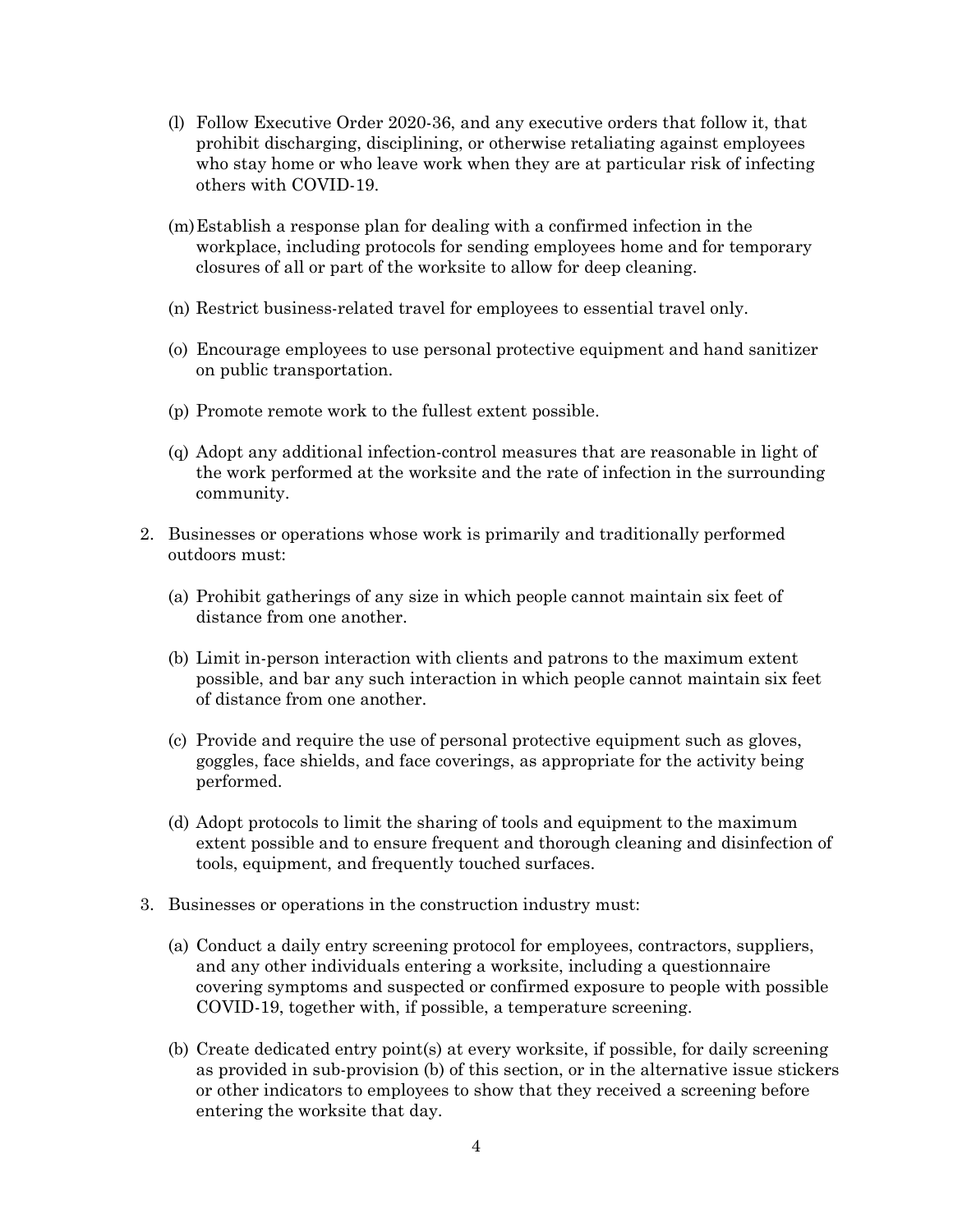- (c) Provide instructions for the distribution of personal protective equipment and designate on-site locations for soiled face coverings.
- (d) Require the use of work gloves where appropriate to prevent skin contact with contaminated surfaces.
- (e) Identify choke points and high-risk areas where employees must stand near one another (such as hallways, hoists and elevators, break areas, water stations, and buses) and control their access and use (including through physical barriers) so that social distancing is maintained.
- (f) Ensure there are sufficient hand-washing or hand-sanitizing stations at the worksite to enable easy access by employees.
- (g) Notify contractors (if a subcontractor) or owners (if a contractor) of any confirmed COVID-19 cases among employees at the worksite.
- (h) Restrict unnecessary movement between project sites.
- (i) Create protocols for minimizing personal contact upon delivery of materials to the worksite.
- 4. Manufacturing facilities must:
	- (a) Conduct a daily entry screening protocol for employees, contractors, suppliers, and any other individuals entering the facility, including a questionnaire covering symptoms and suspected or confirmed exposure to people with possible COVID-19, together with temperature screening as soon as no-touch thermometers can be obtained.
	- (b) Create dedicated entry point(s) at every facility for daily screening as provided in sub-provision (a) of this section, and ensure physical barriers are in place to prevent anyone from bypassing the screening.
	- (c) Suspend all non-essential in-person visits, including tours.
	- (d) Train employees on, at a minimum:
		- (1) Routes by which the virus causing COVID-19 is transmitted from person to person.
		- (2) Distance that the virus can travel in the air, as well as the time it remains viable in the air and on environmental surfaces.
		- (3) The use of personal protective equipment, including the proper steps for putting it on and taking it off.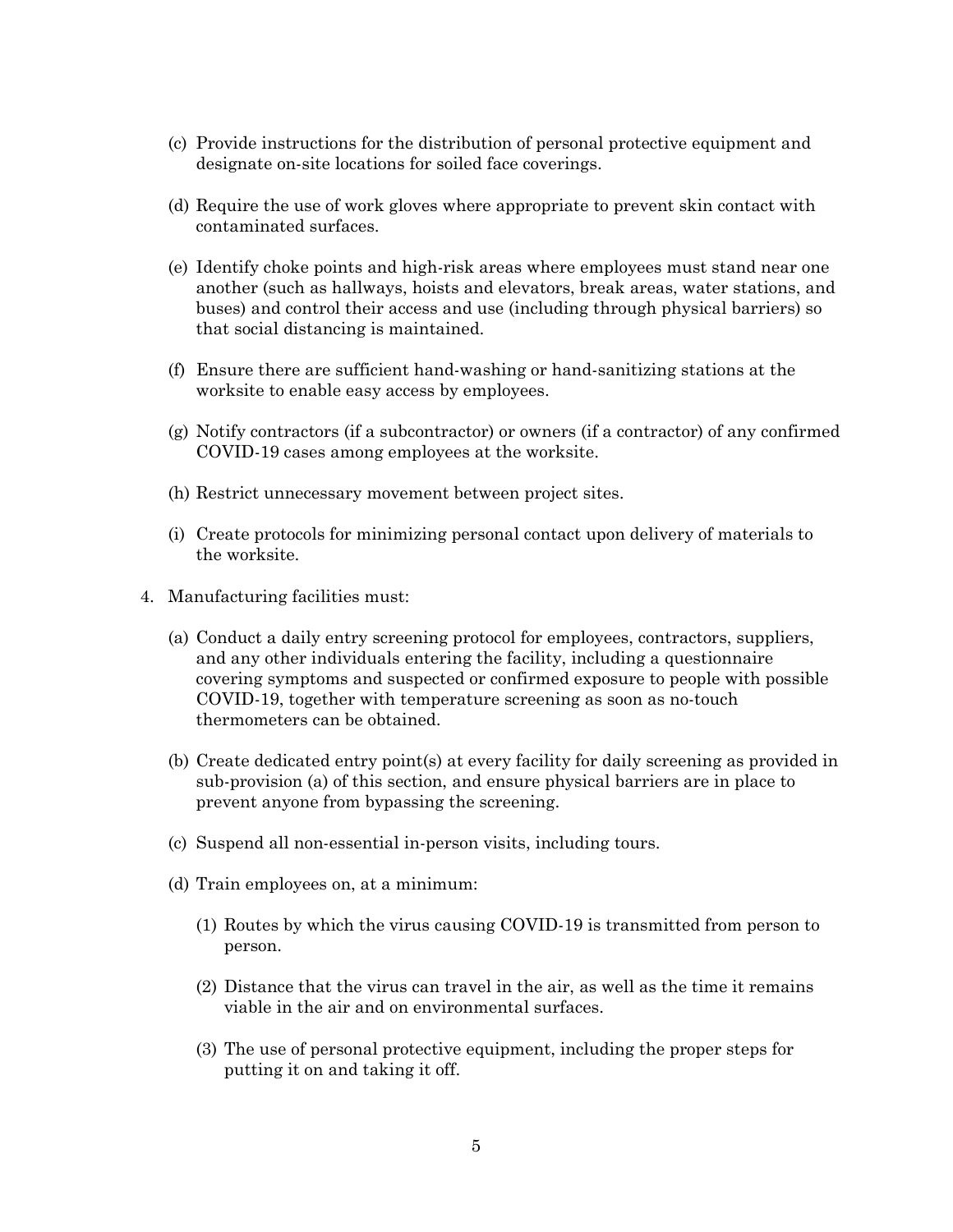- (e) Reduce congestion in common spaces wherever practicable by, for example, closing salad bars and buffets within cafeterias and kitchens, requiring individuals to sit at least six feet from one another, placing markings on the floor to allow social distancing while standing in line, offering boxed food via delivery or pick-up points, and reducing cash payments.
- (f) Implement rotational shift schedules where possible (e.g., increasing the number of shifts, alternating days or weeks) to reduce the number of employees in the facility at the same time.
- (g) Stagger meal and break times, as well as start times at each entrance, where possible.
- (h) Install temporary physical barriers, where practicable, between work stations and cafeteria tables.
- (i) Create protocols for minimizing personal contact upon delivery of materials to the facility.
- (j) Adopt protocols to limit the sharing of tools and equipment to the maximum extent possible.
- (k) Ensure there are sufficient hand-washing or hand-sanitizing stations at the worksite to enable easy access by employees, and discontinue use of hand dryers.
- (l) Notify plant leaders and potentially exposed individuals upon identification of a positive case of COVID-19 in the facility, as well as maintain a central log for symptomatic employees or employees who received a positive test for COVID-19.
- (m)Send potentially exposed individuals home upon identification of a positive case of COVID-19 in the facility.
- (n) Require employees to self-report to plant leaders as soon as possible after developing symptoms of COVID-19.
- (o) Shut areas of the manufacturing facility for cleaning and disinfection, as necessary, if an employee goes home because he or she is displaying symptoms of COVID-19.
- 5. Research laboratories, but not laboratories that perform diagnostic testing, must:
	- (a) Assign dedicated entry point(s) and/or times into lab buildings.
	- (b) Conduct a daily entry screening protocol for employees, contractors, suppliers, and any other individuals entering a worksite, including a questionnaire covering symptoms and suspected or confirmed exposure to people with possible COVID-19, together with, if possible, a temperature screening.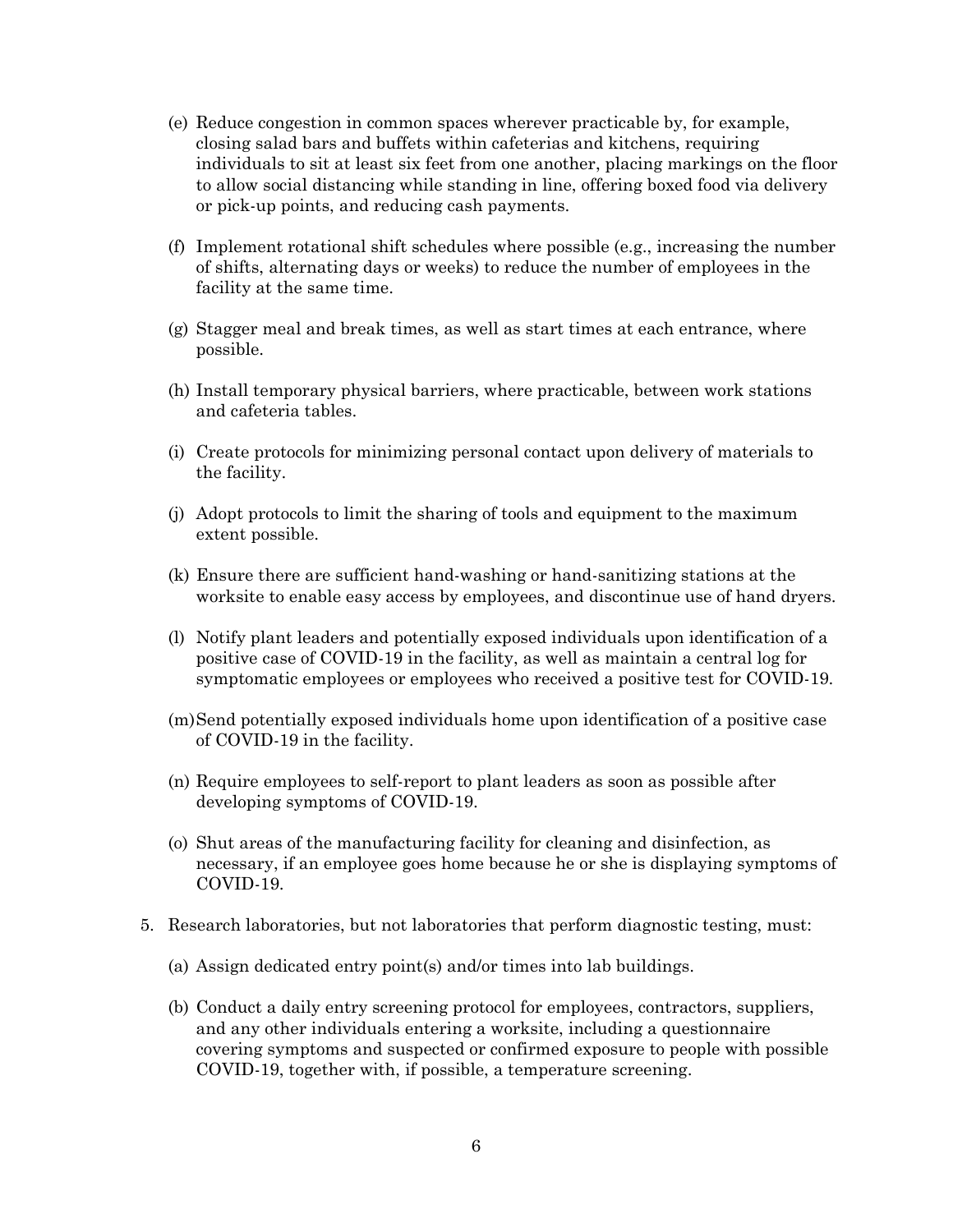- (c) Create protocols and/or checklists as necessary to conform to the facility's COVID-19 preparedness and response plan under section 1(a).
- (d) Suspend all non-essential in-person visitors (including visiting scholars and undergraduate students) until further notice.
- (e) Establish and implement a plan for distributing face coverings.
- (f) Limit the number of people per square feet of floor space permitted in a particular laboratory at one time.
- (g) Close open workspaces, cafeterias, and conference rooms.
- (h) As necessary, use tape on the floor to demarcate socially distanced workspaces and to create one-way traffic flow.
- (i) Require all office and dry lab work to be conducted remotely.
- (j) Minimize the use of shared lab equipment and shared lab tools and create protocols for disinfecting lab equipment and lab tools.
- (k) Provide disinfecting supplies and require employees to wipe down their work stations at least twice daily.
- (l) Implement an audit and compliance procedure to ensure that cleaning criteria are followed.
- (m)Establish a clear reporting process for any symptomatic individual or any individual with a confirmed case of COVID-19, including the notification of lab leaders and the maintenance of a central log.
- (n) Clean and disinfect the work site when an employee is sent home with symptoms or with a confirmed case of COVID-19.
- (o) Send any potentially exposed co-workers home if there is a positive case in the facility.
- (p) Restrict all non-essential travel, including in-person conference events.
- 6. Retail stores that are open for in-store sales must:
	- (a) Create communications material for customers (e.g., signs or pamphlets) to inform them of changes to store practices and to explain the precautions the store is taking to prevent infection.
	- (b) Establish lines to regulate entry in accordance with subsection (c) of this section, with markings for patrons to enable them to stand at least six feet apart from one another while waiting. Stores should also explore alternatives to lines, including by allowing customers to wait in their cars for a text message or phone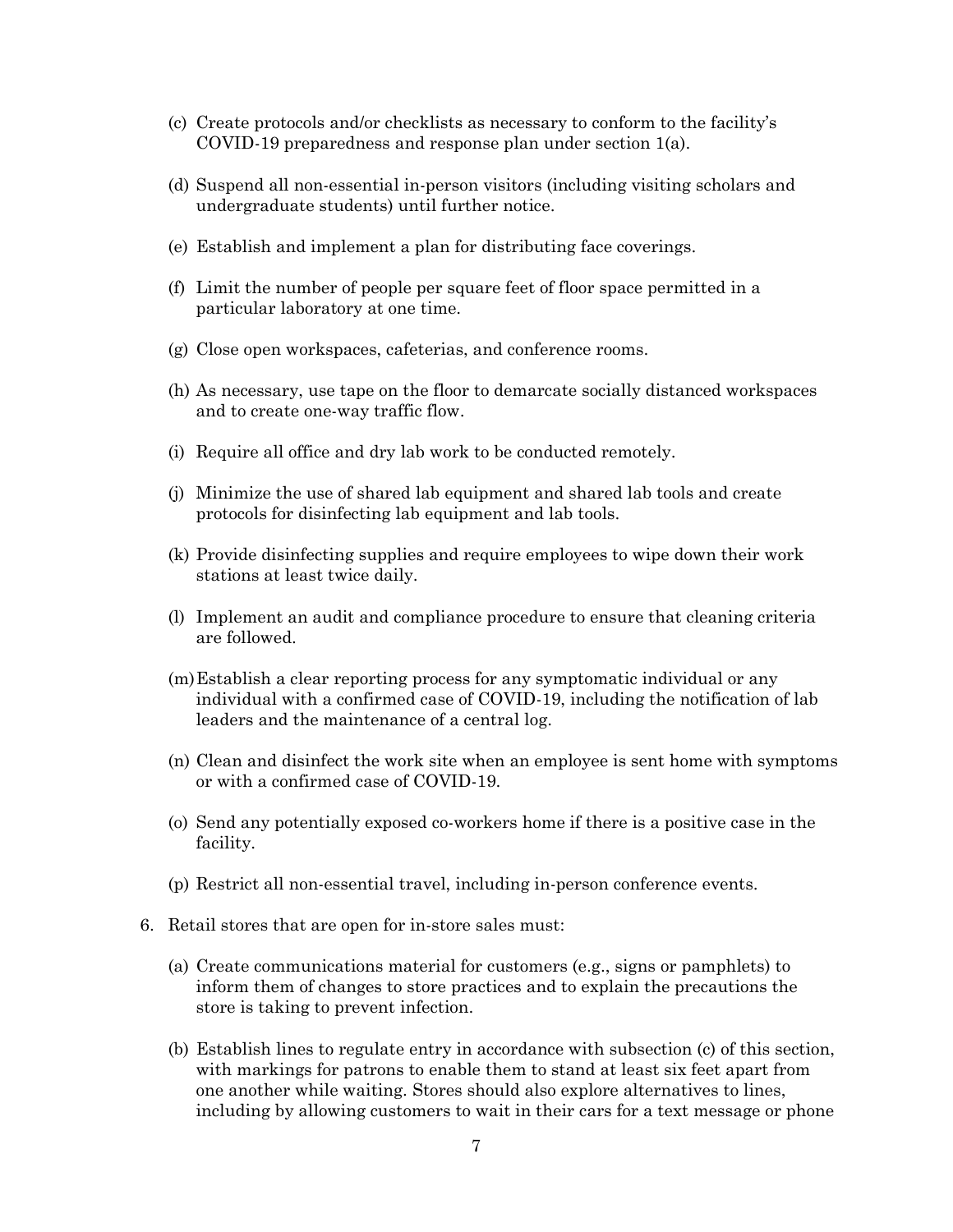call, to enable social distancing and to accommodate seniors and those with disabilities.

- (c) Adhere to the following restrictions:
	- (1) For stores of less than 50,000 square feet of customer floor space, must limit the number of people in the store (including employees) to 25% of the total occupancy limits established by the State Fire Marshal or a local fire marshal. Stores of more than 50,000 square feet must:
		- (A) Limit the number of customers in the store at one time (excluding employees) to 4 people per 1,000 square feet of customer floor space.
		- (B) Create at least two hours per week of dedicated shopping time for vulnerable populations, which for purposes of this order are people over 60, pregnant women, and those with chronic conditions like heart disease, diabetes, and lung disease.
	- (2) The director of the Department of Health and Human Services is authorized to issue an emergency order varying the capacity limits described in this subsection as necessary to protect the public health.
- (d) Post signs at store entrance(s) instructing customers of their legal obligation to wear a face covering when inside the store.
- (e) Post signs at store entrance(s) informing customers not to enter if they are or have recently been sick.
- (f) Design spaces and store activities in a manner that encourages employees and customers to maintain six feet of distance from one another.
- (g) Install physical barriers at checkout or other service points that require interaction, including plexiglass barriers, tape markers, or tables, as appropriate.
- (h) Establish an enhanced cleaning and sanitizing protocol for high-touch areas like restrooms, credit-card machines, keypads, counters, shopping carts, and other surfaces.
- (i) Train employees on:
	- (1) Appropriate cleaning procedures, including training for cashiers on cleaning between customers.
	- (2) How to manage symptomatic customers upon entry or in the store.
- (j) Notify employees if the employer learns that an individual (including a customer or supplier) with a confirmed case of COVID-19 has visited the store.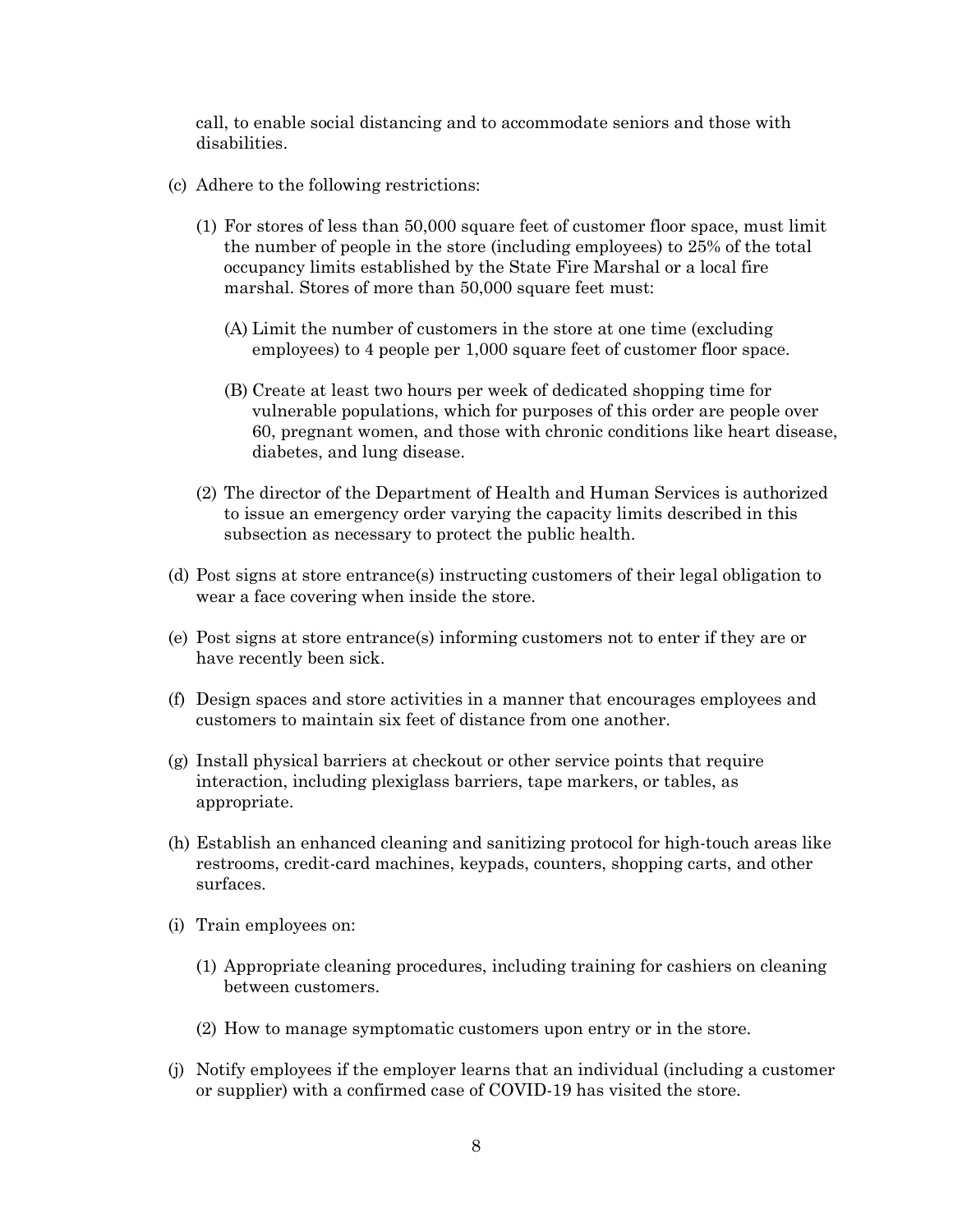- (k) Limit staffing to the minimum number necessary to operate.
- 7. Offices must:
	- (a) Assign dedicated entry point(s) for all employees to reduce congestion at the main entrance.
	- (b) Provide visual indicators of appropriate spacing for employees outside the building in case of congestion.
	- (c) Take steps to reduce entry congestion and to ensure the effectiveness of screening (e.g., by staggering start times, adopting a rotational schedule in only half of employees are in the office at a particular time).
	- (d) Require face coverings in shared spaces, including during in-person meetings and in restrooms and hallways.
	- (e) Increase distancing between employees by spreading out workspaces, staggering workspace usage, restricting non-essential common space (e.g., cafeterias), providing visual cues to guide movement and activity (e.g., restricting elevator capacity with markings, locking conference rooms).
	- (f) Turn off water fountains.
	- (g) Prohibit social gatherings and meetings that do not allow for social distancing or that create unnecessary movement through the office.
	- (h) Provide disinfecting supplies and require employees wipe down their work stations at least twice daily.
	- (i) Post signs about the importance of personal hygiene.
	- (j) Disinfect high-touch surfaces in offices (e.g., whiteboard markers, restrooms, handles) and minimize shared items when possible (e.g., pens, remotes, whiteboards).
	- (k) Institute cleaning and communications protocols when employees are sent home with symptoms.
	- (l) Notify employees if the employer learns that an individual (including a customer, supplier, or visitor) with a confirmed case of COVID-19 has visited the office.
	- (m)Suspend all nonessential visitors.
	- (n) Restrict all non-essential travel, including in-person conference events.
- 8. Restaurants and bars must:
	- (a) Limit capacity to 50% of normal seating.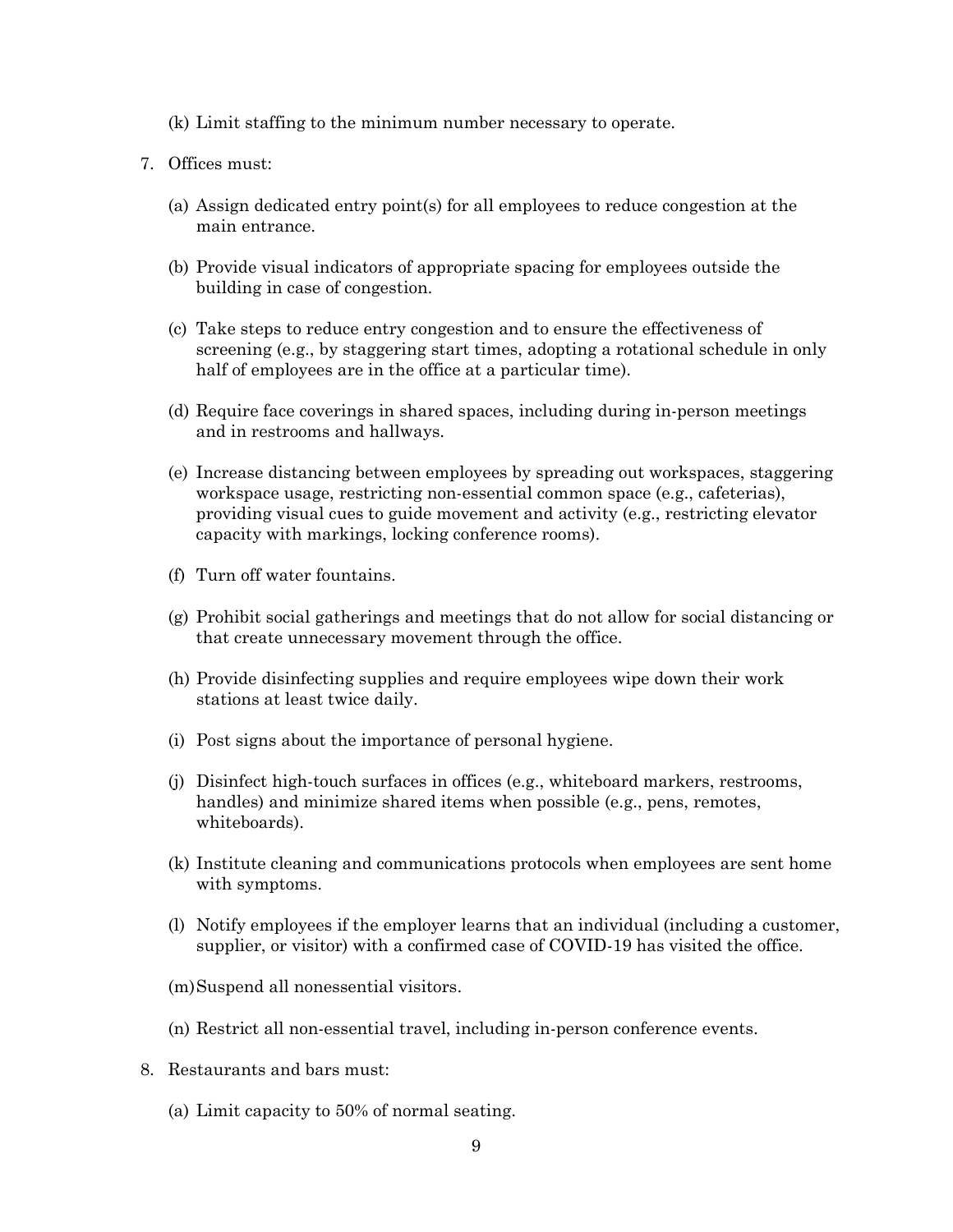- (b) Require six feet of separation between parties or groups at different tables or bar tops (e.g., spread tables out, use every other table, remove or put up chairs or barstools that are not in use).
- (c) Create communications material for customers (e.g., signs, pamphlets) to inform them of changes to restaurant or bar practices and to explain the precautions that are being taken to prevent infection.
- (d) Close waiting areas and ask customers to wait in cars for a call when their table is ready.
- (e) Close self-serve food or drink options, such as buffets, salad bars, and drink stations.
- (f) Provide physical guides, such as tape on floors or sidewalks and signage on walls to ensure that customers remain at least six feet apart in any lines.
- (g) Post sign(s) at store entrance(s) informing customers not to enter if they are or have recently been sick.
- (h) Post sign(s) instructing customers to wear face coverings until they get to their table.
- (i) Require hosts and servers to wear face coverings in the dining area.
- (j) Require employees to wear face coverings and gloves in the kitchen area when handling food, consistent with guidelines from the Food and Drug Administration ("FDA").
- (k) Limit shared items for customers (e.g., condiments, menus) and clean highcontact areas after each customer (e.g., tables, chairs, menus, payment tools, condiments).
- (l) Train employees on:
	- (1) Appropriate use of personal protective equipment in conjunction with food safety guidelines.
	- (2) Food safety health protocols (e.g., cleaning between customers, especially shared condiments).
	- (3) How to manage symptomatic customers upon entry or in the restaurant.
- (m)Notify employees if the employer learns that an individual (including an employee, customer, or supplier) with a confirmed case of COVID-19 has visited the store.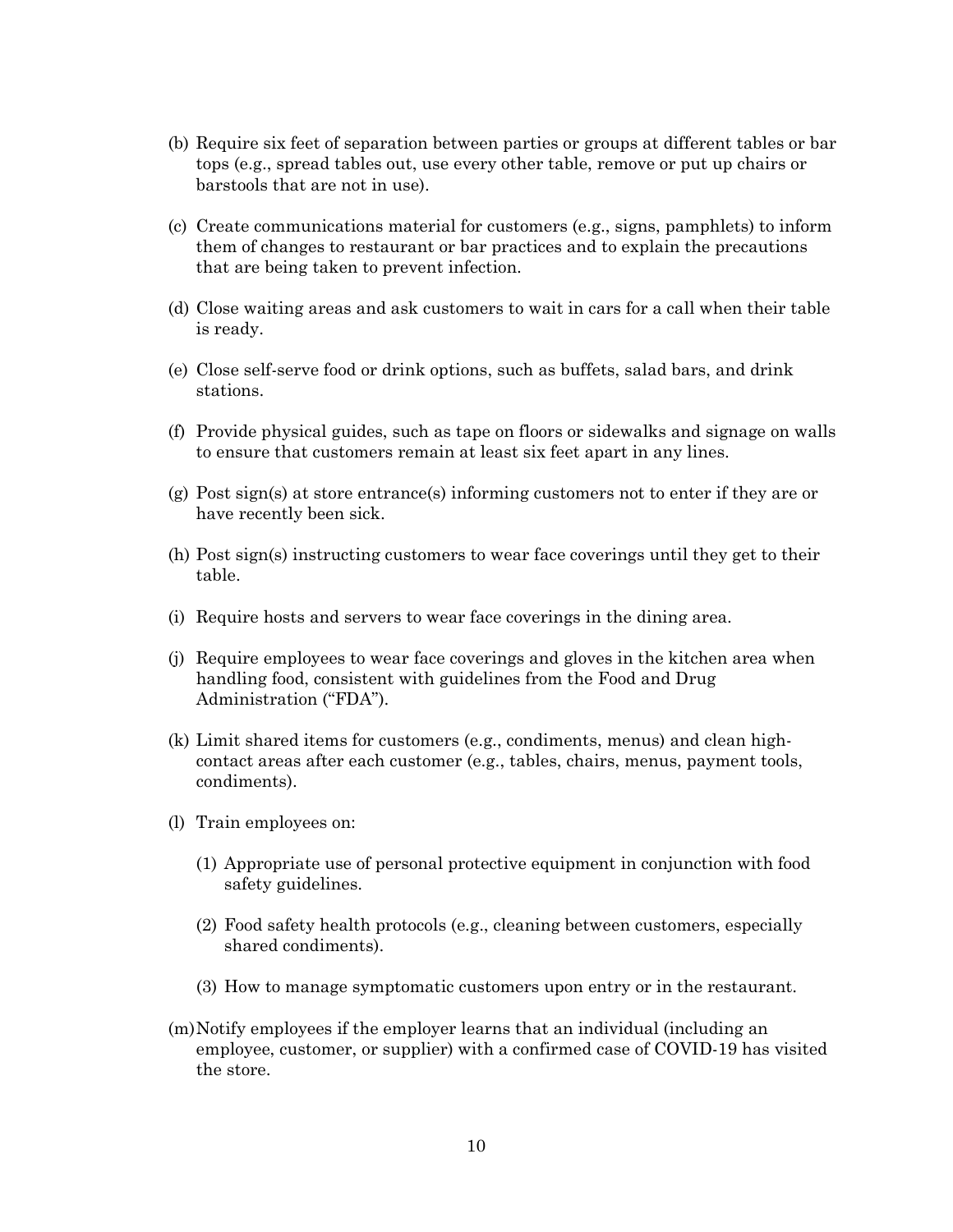- (n) Close restaurant immediately if an employee shows multiple symptoms of COVID-19 (fever, atypical shortness of breath, atypical cough) and perform a deep clean, consistent with guidance from FDA and the Center for Disease Control. Such cleaning may occur overnight.
- (o) Require a doctor's written release to return to work if an employee has a confirmed case of COVID-19.
- (p) Install physical barriers, such as sneeze guards and partitions at cash registers, bars, host stands, and other areas where maintaining physical distance of six feet is difficult.
- (q) To the maximum extent possible, limit the number of employees in shared spaces, including kitchens, break rooms, and offices, to maintain at least a sixfoot distance between employees.
- 9. Employers must maintain a record of the requirements set forth in Sections 1(c), (d), and (k).
- 10. The rules described in sections 1 through 9 have the force and effect of regulations adopted by the departments and agencies with responsibility for overseeing compliance with workplace health-and-safety standards and are fully enforceable by such agencies. Any challenge to penalties imposed by a department or agency for violating any of the rules described in sections 1 through 9 of this order will proceed through the same administrative review process as any challenge to a penalty imposed by the department or agency for a violation of its rules.
- 11. Any business or operation that violates the rules in sections 1 through 9 has failed to provide a place of employment that is free from recognized hazards that are causing, or are likely to cause, death or serious physical harm to an employee, within the meaning of the Michigan Occupational Safety and Health Act, MCL 408.1011.
- 12. Nothing in this order shall be taken to limit or affect any rights or remedies otherwise available under law.